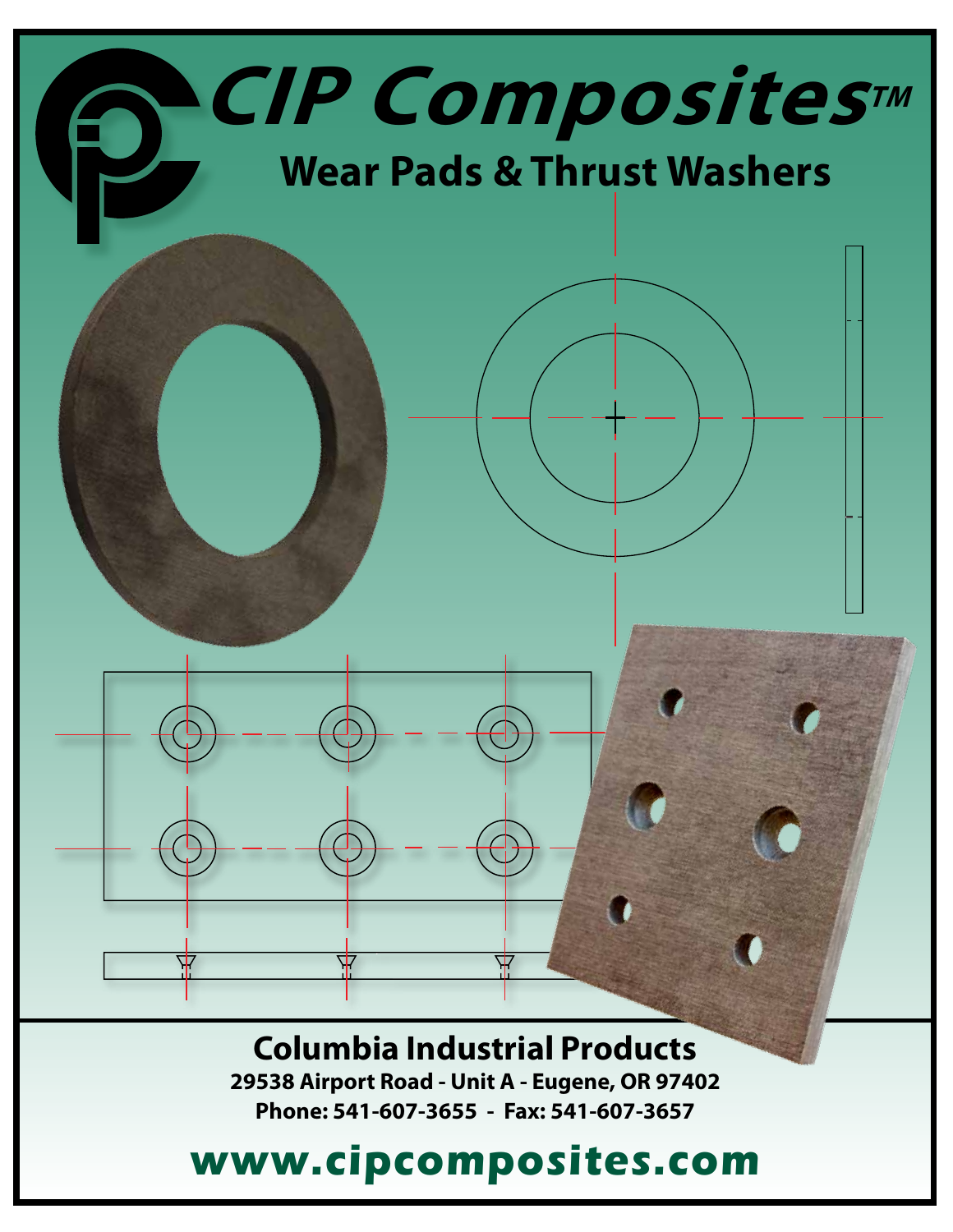#### **CIP Composites™**

CIP Composites™ are laminated composite bearing materials made by impregnating fabrics with thermosetting resins. The physical properties of CIP Composites™ make them an excellent choice for various wear pad and thrust washer applications.

CIP Composites™ offer engineers an attractive, environmentally friendly, cost effective alternative to more traditional materials used commonly for wear pads, thrust washers and guide strips when compared to PTFE, UHMW, Cast Nylon and other traditional Phenolics. CIP Composites™ are easily machined and can be retained by countersunk screws and located by keeper plates where high lateral or shearing loads are anticipated. CIP materials can also be bonded using twopart epoxy resin adhesives. CIP materials have great dimensional stability, high load capabilities, and they do not contain abrasive fillers (such as calcium carbonate).



### **Columbia Industrial Products**

CIP is dedicated to providing the highest quality material performance with exceptional customer service to build long term relationships.

# **Experience built it. Innovation** drives it.



### **Standard Material Increments**

#### **Tubes**

Minimum Bore.................. 3/8" (9.5mm) Maximum Bore................. 60" (1524mm) Standard Lengths............ 16" - 24" - 32" (406-609-812mm)

#### **Sheets**

Minimum Thickness........ 1/16" (1.6mm) Maximum Thickness........ 6" (152.4mm) Standard Widths............... 16" - 24" - 32" (406-609-812mm) Standard Lengths............. 24" - 36" - 48" - 60" (609-914-1219-1524mm)

### **Custom Components**

Special components can be manufactured to CIP or customer's drawings. Parts requiring hex, square or irregular ID shapes can be produced.



#### **CIP Services World Wide**

- Superior Customer Service Custom Sizes
- 24 Hour Emergency Support Short Lead Times
- Engineering & Technical Support
- 
-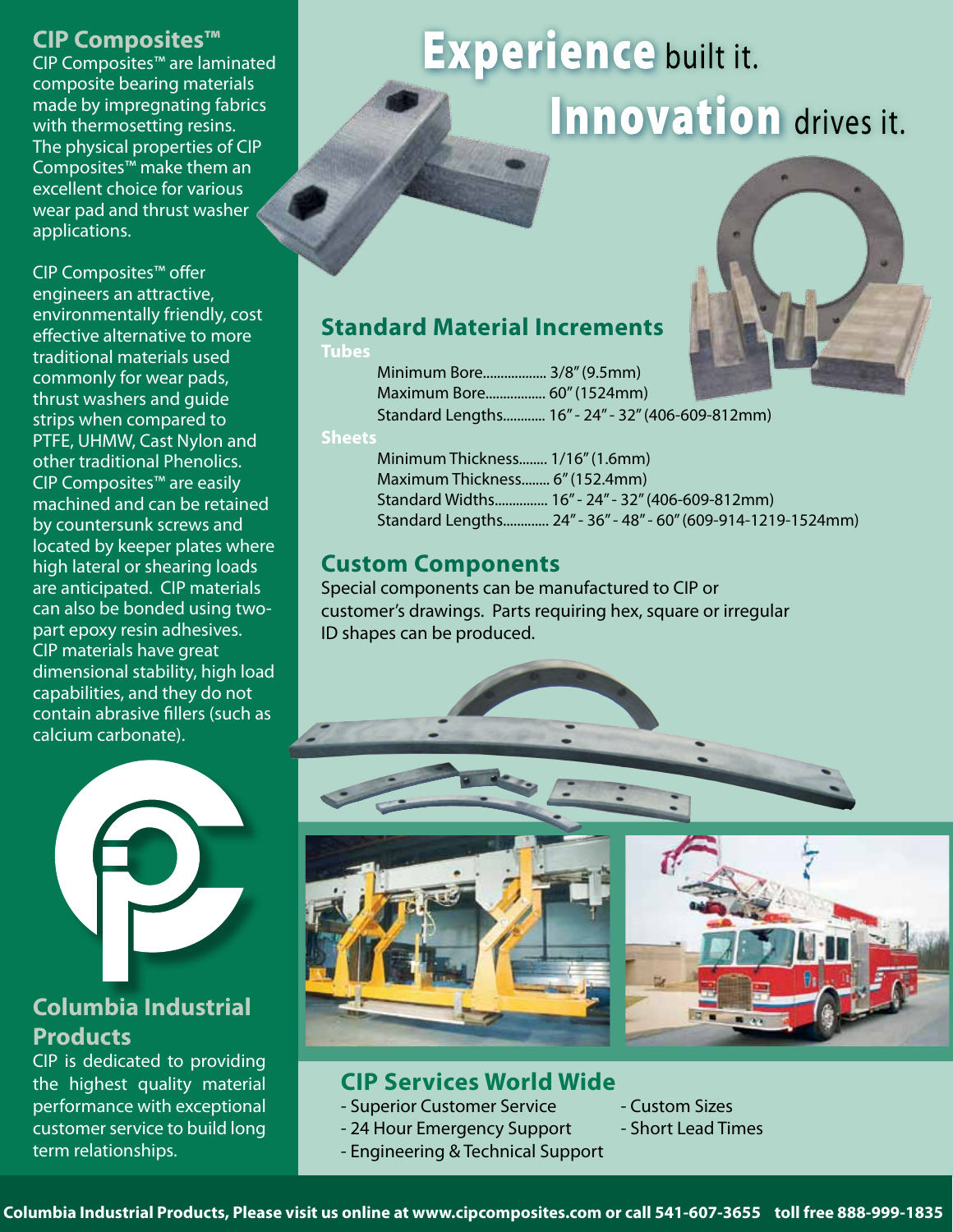### **Benefits**

- **Self Lubricating**
- No Abrasive Fillers (calcium carbonate)
- Environmentally Friendly
- Wet or Dry Running
- Exceptional Material Performance Stable in water, corrosive fluids and chemical solutions
- Low Coefficient of Friction
- Edge Load Tolerant
- Eliminate Stick Slip

### **Physical Properties**

Compressive Strength (ASTM D695)

| Tensile Modulus of Elasticity (ASTM D638) 470,000 PSI 3,240 MPa |  |
|-----------------------------------------------------------------|--|
|                                                                 |  |
|                                                                 |  |
| Flexural Modulus of Elasticity (ASTM D790)260,000 PSI 1,793 MPa |  |
|                                                                 |  |
|                                                                 |  |
|                                                                 |  |
|                                                                 |  |

### **Thermal Properties**

**CIP 100 & 200 Materials**

|                                                | $-40^\circ$ to 93 $^\circ$ C       |  |
|------------------------------------------------|------------------------------------|--|
| Coefficient of Thermal Expansion 68° to 200° F | $20^\circ$ to 93 $^\circ$ C        |  |
|                                                | 6.3x10 <sup>-5</sup> / $\Delta$ °C |  |
|                                                | $3.2x10^{-5}$ / $\Delta$ °C        |  |
| $\Omega$ $M$ staviala                          |                                    |  |

#### **CIP 300 Materials**

|                                                | -40 $^{\circ}$ to 204 $^{\circ}$ C |
|------------------------------------------------|------------------------------------|
| Coefficient of Thermal Expansion 68° to 400° F | 20 $\degree$ to 204 $\degree$ C    |
|                                                | 7.2x10 <sup>-5</sup> / $\Delta$ °C |
|                                                | 3.6x10 <sup>-5</sup> / $\Delta$ °C |

**PSERIES** 

**Excellent Wear Life** • High Shock Loading Low Moisture Absorption

screw/keeper plates Easy to Machine • Machinable in Place

• Retained with countersunk

• Non-Conducting Materials

• Custom Sizes

Available



## **Applications**

- Wear Pads
- Thrust Washers
- Guide Strips

# **Reliability through** superior quality